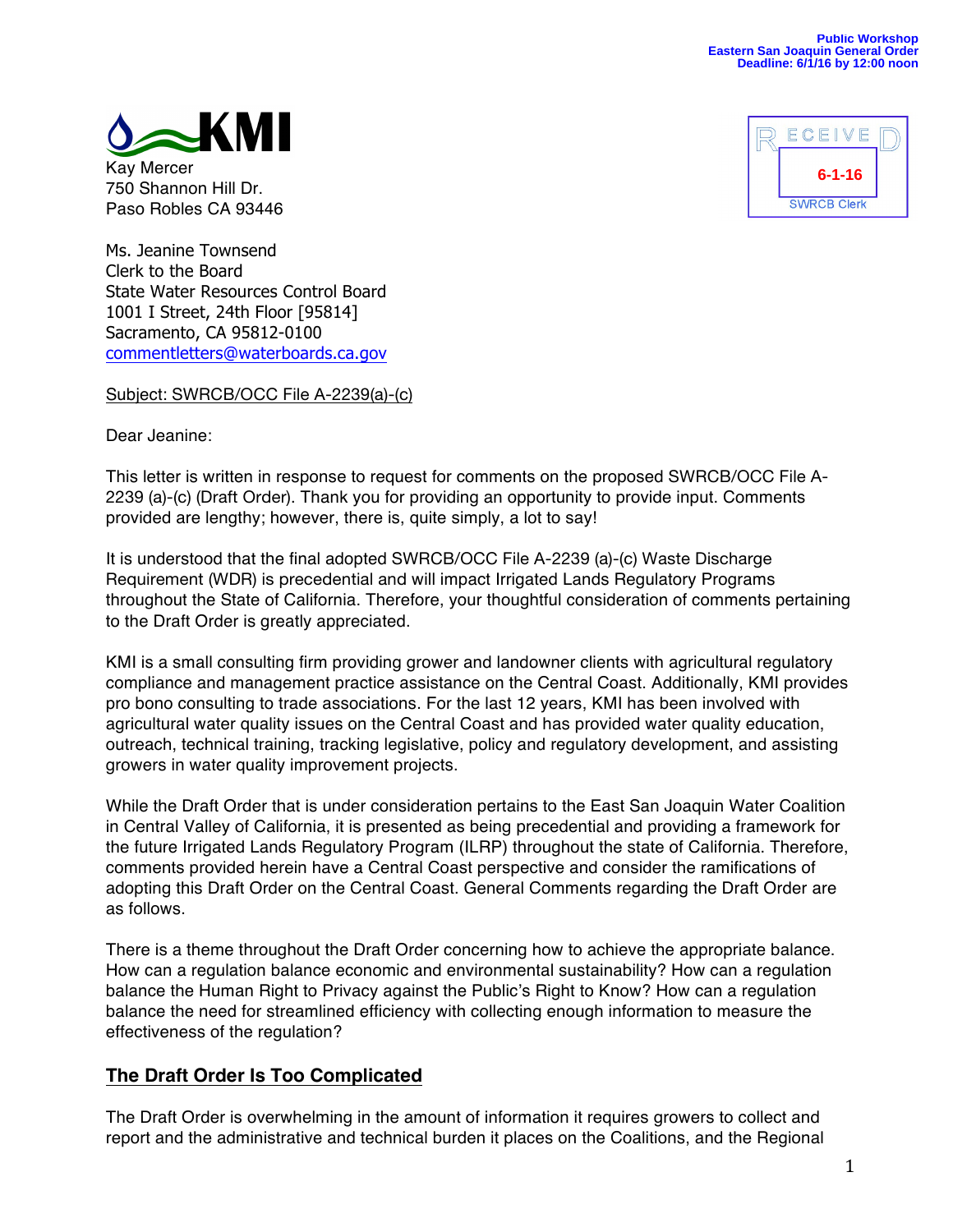Water Board Staff. Consequentially, there were various testimonies provided at the May 4, 2016, SWRCB workshop that the Draft Order does not bear a reasonable relationship between the regulatory burden imposed and the expected environmental benefits pronounced.

Because the Draft Order overreaches, it will likely result in ongoing program modifications. Twelve year of experience with the Central Coast Ag Order has demonstrated that complex, poorly defined, and constantly modified programs create stress, uncertainty, and lawsuits. Ultimately, this prevents strategic planning in both the business and public realms.

# **Coalitions**

In general, this Draft Order demands too much of Coalitions with volunteer boards members. The liability is great and is not offset by program benefits. The question becomes "Why would an individual assume the liability of serving in a leadership capacity for a program that overreaches, will probably be subject to third party lawsuits, and will be administratively difficult?"

In terms of a Coalition's membership, this Draft Order potentially creates an environment in which the members do not perceive a risk/benefit ratio that is positive enough to entice them to remain in the Coalition. If growers are required to report individual field-level data, it is expected that members will depart.

Coalitions that broadly address the ILRP do not exist on the Central Coast. Regrettably, attempts to form and develop Coalitions here have been disappointing.

- During 2010-2012, negotiations of the current Order, the Central Coast Regulated Agricultural Community submitted a Water Quality Protection Plan (WQPP), alternatively called the Ag Alternative Approach, to the Central Coast Regional Water Quality Control (CCWRQCB) Board. The WQPP consisted of a third-party approach that involved management practice audits and third party verification. Overall, it is believed that the WQPP was not given serious consideration by CCRWQCB. No attempts were made by the Regional Board to work with Agriculture to overcome perceived program deficiencies so that the WQPP could be integrated into the IRLP.
- CCRWQCB will say that the final adopted Ag Order encouraged the formation of third party groups; however, the established public review process of Coalition formation was not conducive to formation and was petitioned by Agriculture.
- The Central Coast Agricultural Community formed the Central Coast Groundwater Coalition to manage Groundwater Monitoring. Quite honestly, the effort was a trial for how well Coalition will work. The incentive for forming the Coalition was based on the understanding that exact locations of sampled groundwater wells would be "blinded" and the dataset would be analyzed in aggregate. The perception in Agriculture is that Staff did keep uphold agreements. Keeping one's word and honoring contracts is a strong cultural value in the agricultural community. The subsequent failure of the Coalition's mission will impact future formations of Coalitions on the Central Coast.

## **Operation Size as a Regulatory Trigger**

It is not appropriate to focus on an arbitrary statistic, such as operation size, especially when it has yet to be proven that larger growers are a greater threat to water quality. One could make the argument, in respect to operation size, that smaller growers contribute more to water quality impairment because they often lack the resources necessary to self-educate, seek technical assistance and/or implement practices. Alas, one could also argue that operation size, as a category for determining compliance requirements is "classicism" (i.e. a prejudice against or in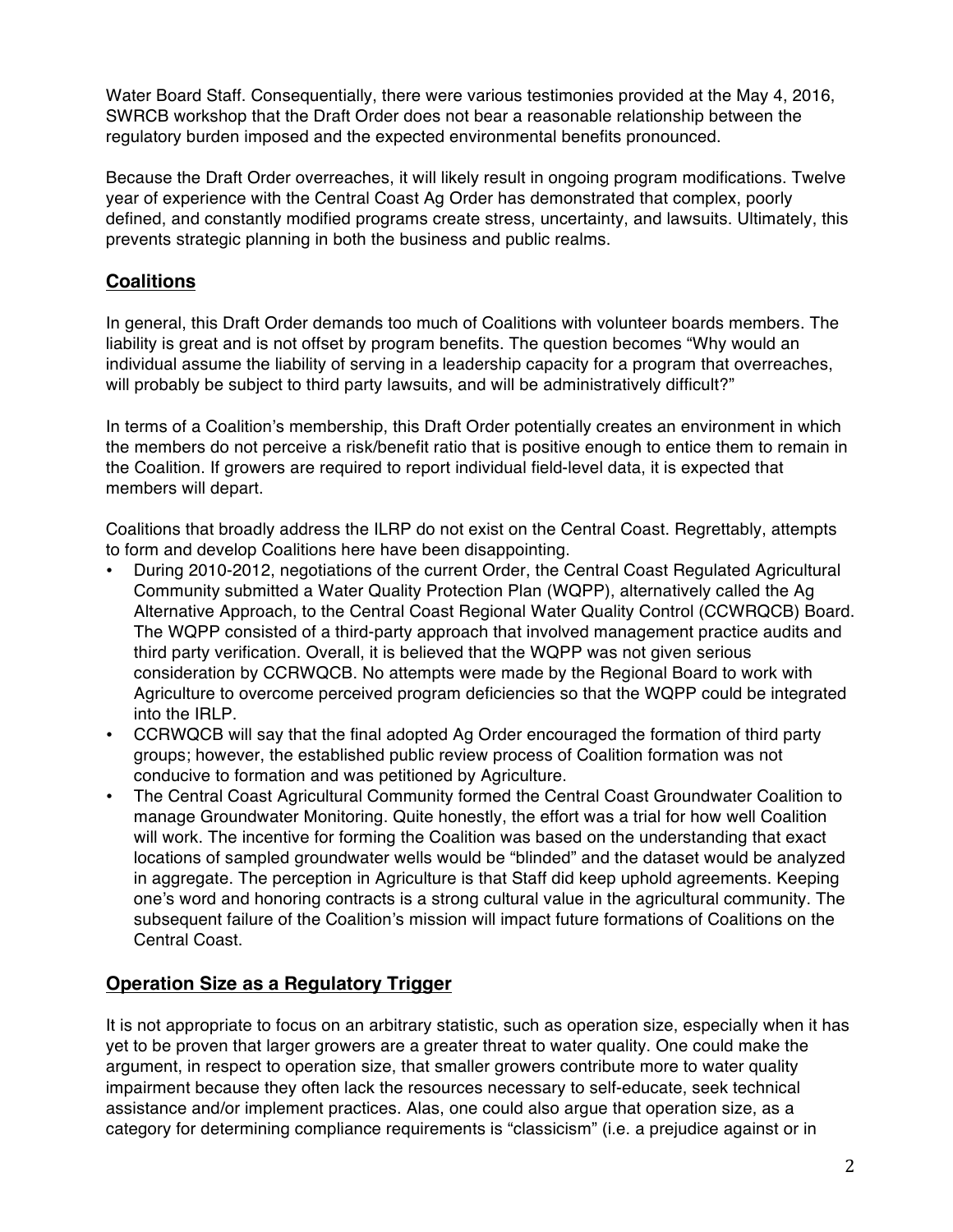favor of people belonging to a particular social class). In reality, it may simply be that emphasis on larger growers streamlines regulatory and enforcement efforts; and if so, this should be honestly articulated, and not cloaked in some rationale that larger growers pose a greater threat to water quality.

## **Management Practices**

Requirements that Sediment and Erosion Control Plans must conform to USDA Natural Resources Conservation Service (NRCS) or be certified are misdirected. NRCS is a federal agency with limited staff that is already overcommitted in California. Not all growers qualify for NRCS assistance because of gross revenues or financial reporting eligibility restrictions. In general, NRCS does not work with growers who do not have service agreements. Additionally, many NRCS sediment and erosion control practices are designed for farming systems in other parts of the country and do not fit well with California farming systems.

Other parts of the country have similarly struggled with documenting sediment loading. In the Chesapeake Bay area, where NRCS provides substantially more on-farm assistance than in California, there has been a concerted effort to assign functional equivalency to growerimplemented, on-farm practices that do not completely conform to NRCS standards. This allows growers the flexibility to customize proactive practices. It also provides agencies with tools to more accurately determine the level of farm water quality protection that is actually being implemented at the farm.

# **A/R Ratio**

The A/R Ratio is a simple, albeit incomplete, indicator of whether a grower is achieving fertilizer efficiency. However, the use of the A/R Ratio as a proxy assessment of how much Nitrogen is left in the field is highly flawed and is based upon erroneous assumptions.

The assumption is that all applied Nitrogen that is not removed by a crop plant is destined for groundwater is simply incorrect. This assumption does not take into account fertilizer volatilization and denitrification.

- Factors that contribute to volatilization are moist soil, heavy dews, high soil pH (>7) high soil temperature (>70°F) or frozen soil, Crop residues, Low CEC or sandy soils, and poorly buffered soils.
- Controlling volatilization is manageable. Practices consist of: awareness, proper fertilizer incorporation, precision application, and use of appropriate formulations of N fertilizer.
- *Example 1*: Montana State University documented that as more than 25% of applied N was lost from broadcast Urea when soils had a temperature of  $50^{\circ}$  and a pH of 6.5 and in spring moist soils, the percent of applied N lost from broadcast Urea was as much as 62% in soils that are  $44^{\circ}$ F and pH of 6.5. (Jones, 2013)
- *Example 2*: In field experiments, volatilization of N varied from 3-37%% depending on the variation in soil temperatures, pH, soil type and moisture content. (Jones, 2013)
- Similar variations in soil temperature, pH, soil type and moisture content contribute to denitrification.

There is much room for improved understanding of both processes.

The Expert Panel acknowledged these dynamics in their discussion of the A/R Ratio. They determined there were too many knowledge gaps pertaining to volatilization and denitrification to effectively account for them in a regulatory program. The need for streamlined regulation is laudable, however, this does not erase the fact that the A/R Ratio is overestimating load by not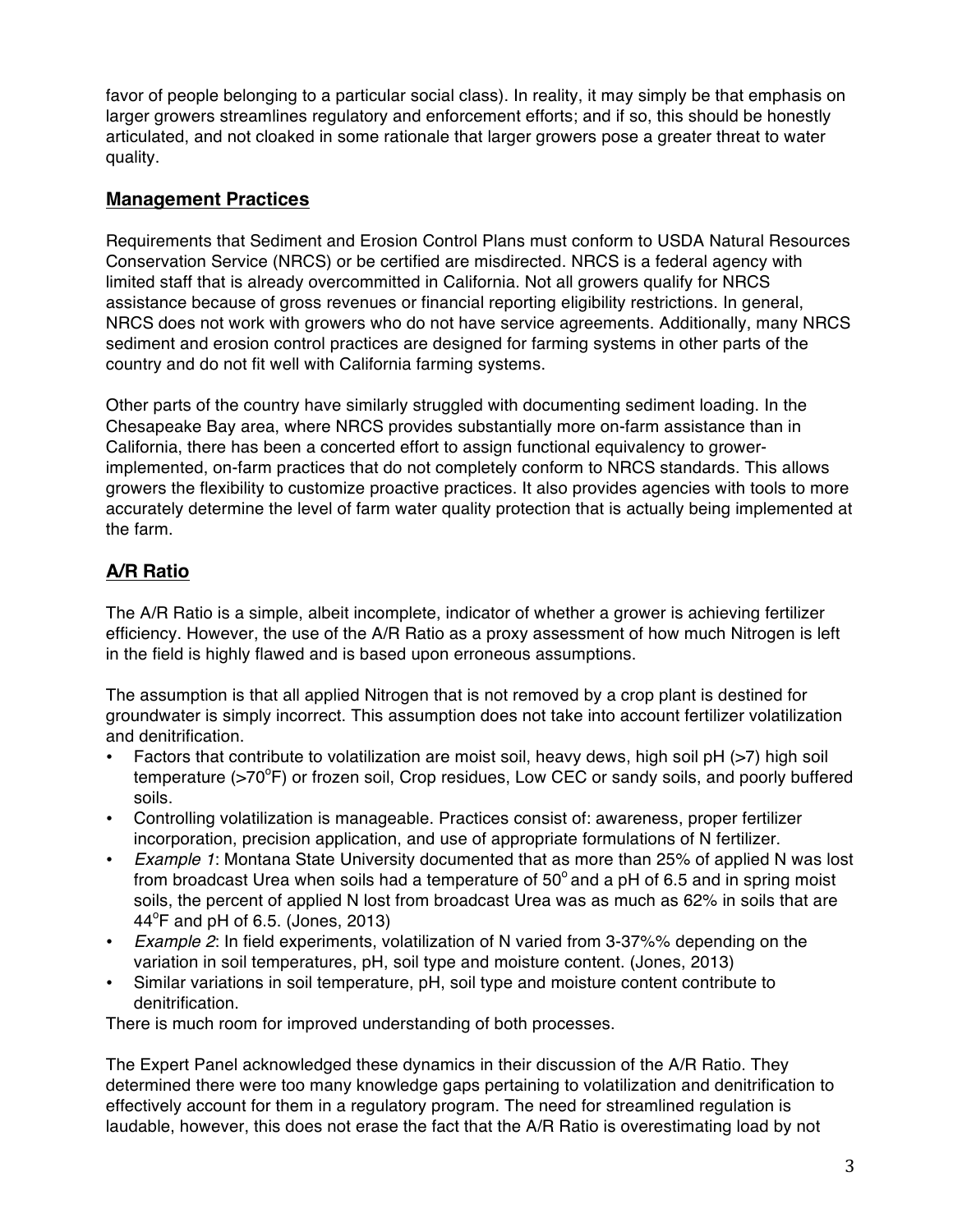accounting for nitrogen removal from the system. The assumption that all applied nitrogen actually makes it into the soil is inaccurate and unsophisticated.

The reliability of the A/R Ratio as a regulatory tool depends upon precise and accurate reported grower information. It is known on the Central Coast that Total Applied Nitrogen Applied data are somewhat compromised by inaccurate reporting. While the CCRWQCB Staff vouch for the data's accuracy, conversations with individual growers about their reporting illustrates a lack of understanding of the Total Applied Nitrogen requirement, growers' incapacity to collect reliable information, and/or growers' inability to accurately complete the form.

Considering the State Water Board intends to impose the Draft Order requirements to over 85,000 growers as part of the ILRP throughout the state, any doubt about the producing reliable data is troubling. What is lacking in this Draft Order and the Central Coast Draft Order is a program that builds growers' abilities to accurately measure, collect, track, report and analyze data with competency and accuracy. There is such a sense of urgency to implement a regulation that it creates an unacknowledged lag between growers' understanding of the issue, growers' comprehension of what is required, and growers' ability to comply in an accurate manner.

The simplicity of the A/R Ratio is its beauty, and also, its flaw. A flat, numerical value used as a performance measure of a highly dynamic and variable biological system may result in inaccuracies that are propagated over time.

## **Trade Secrets, Confidential and Proprietary Information**

Comments made in the proposed order about protecting trade secrets, proprietary and confidential information are contradictory. In the Background section of the Draft Order, Staff asserts:

"…At the same time, the water boards have acknowledged that growers have a legitimate interest in protecting confidential business practices and recognized the need to preserve the tradition of agriculture in California and the ongoing viability of agriculture as an essential drive of the state's economy."

Throughout Section A. Compliance with the Water Code and the Nonpoint Source Policy, growers are instructed to submit information that is clearly considered proprietary to their operations and which should be treated as confidential/proprietary/private business information or a trade secret. Examples of such data points are: field-specific cropping patterns, yield data, or management practices that are identified by exact location; and crop evapotranspiration, irrigation, and fertilizer applications that based upon crop needs. Each of these types of data points contains timing elements that are unique to each farming operation. Some contain information that may be back calculated in order to determine specific financial information.

Unfortunately, SWRCB has provided insufficient assurances about how the state will protect trade secrets or proprietary/confidential/private technical or business information. And perhaps, such assurances by SWRCB Staff would be meaningless. Previous assurances made by the SWRCB Counsel and CCRWQCB Staff during 2010-2012 negotiations of the Central Coast ILRP Order appear to have been misrepresentations. For example, Frances McChesney, SWRCB Counsel, provides the following during Water Board hearings:

*"…Correct. That's why it's up to the farmer to identify what they think is proprietary. And there's quite a bit of case law. This has been a big issue in the case law about how to do that, including in the area of agricultural information. But it's really up to them to identify*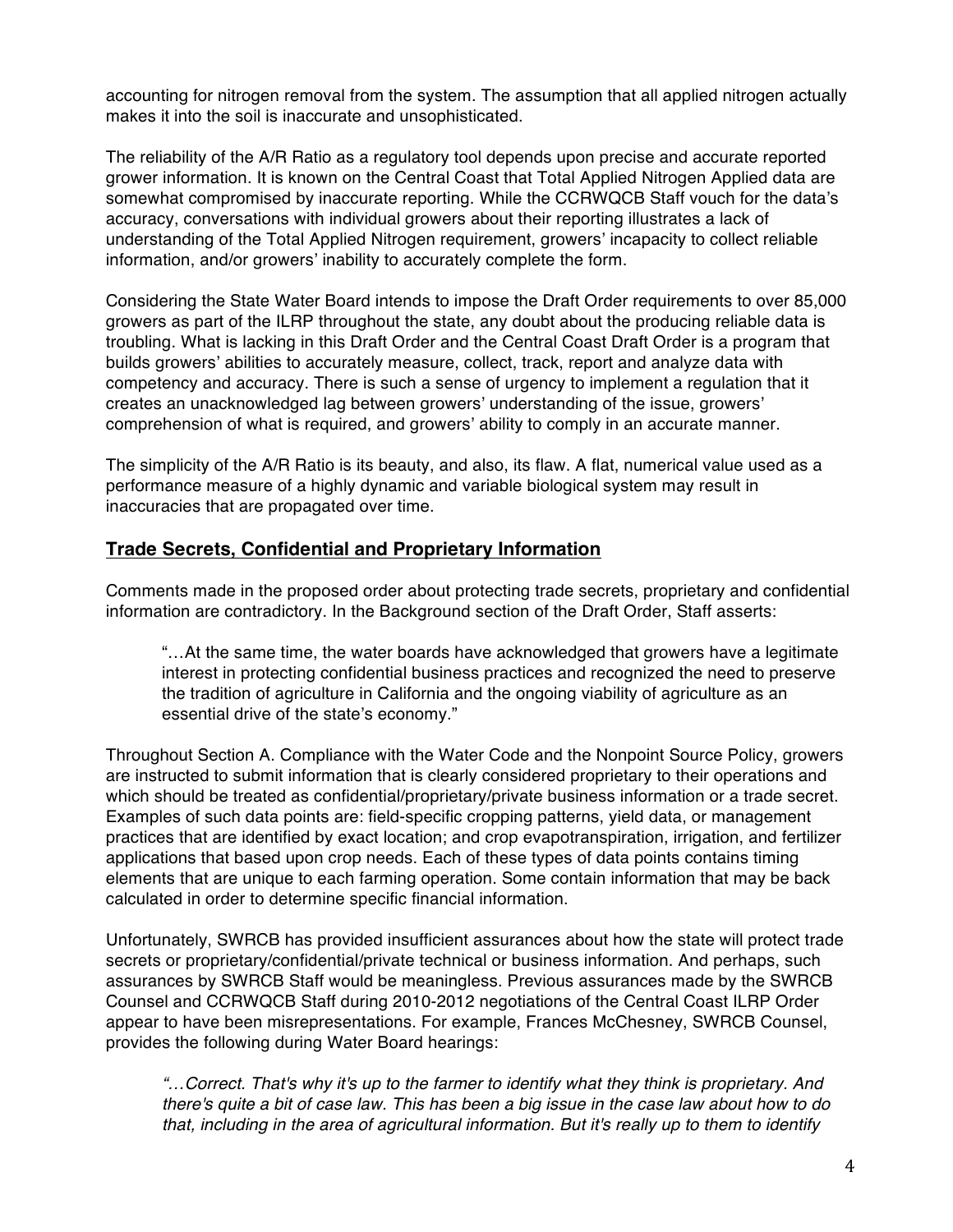*what they think is confidential. And it only becomes an issue if then someone makes a public record act request for the document and then which – the process then is to go back to the farmer and say, "Justify why you thinkthis is proprietary because we've been asked for it." So it's not released until they agree to it.…Yeah. It's really up to them to say what they think is proprietary. I've actually been doing -- been an attorney for the Board now for 25 years and only once has anybody ever asked for a report. It's never been an issue in my experience. It's been pretty straightforward. They identify it; we keep it confidential." straightforward. They identify it; we keep it confidential."*

. Also, as part of the Central Coast ILRP negotiations, CCRWQCB Staff produced an FAQ that states:

*"Will proprietary information be released to the public as a result of the draft Order? No. The Water Code and other laws protect trade secretes from public disclosure."*

The brevity and lack of particulars in this statement provides the reader with false assurances that reported data will not be publically disclosed.

Whether representations made to the Water Board, growers and the public were intentional or erroneous doesn't matter. The fact is decisions made to adopt the 2012 CCRWQCB ILRP Order were based upon these representations.

Of course, Water Board Staff are required to balance the public's right to know with the rights of the individual to maintain privacy. The Public Records Act states:

*"Disclosure of the information is against the public interest because there is a necessity for preserving the confidentiality of the information that outweighs the necessity for disclosure in the interest or justice… In determining whether disclosure of the information is against the public interest, the interest of the public entity as a party in the outcome of the proceeding may not be considered."* 

Further, the Public Records Act states that

*"A public entity has a privilege to refuse to disclose information and to prevent another from disclosing such information, if the privilege is claimed by a person authorized by the public entity to do so."*

Nevertheless, as the situation on the Central Coast demonstrates, there is uncertainty about whether the Water Boards are fully evaluating *all* the laws that govern this issue. It stands to reason; if there were any sort of balancing act, then, some information would *not* be disclosed.

At the state level, The California Public Records Act exempts certain types of information as being trade secrets:

*6254.7(d) Trade secrets…may include, but are not limited to, a formula, plan, pattern, process, tool, mechanism, compound, procedure, production data, or compilation of information which is not patented, which is known only to certain individuals within a commercial concern who are using it to fabricate, produce, or compound an article of trade or a service having commercial value, and which gives its user an opportunity to obtain a business advantage over competitors who do not know or use it.*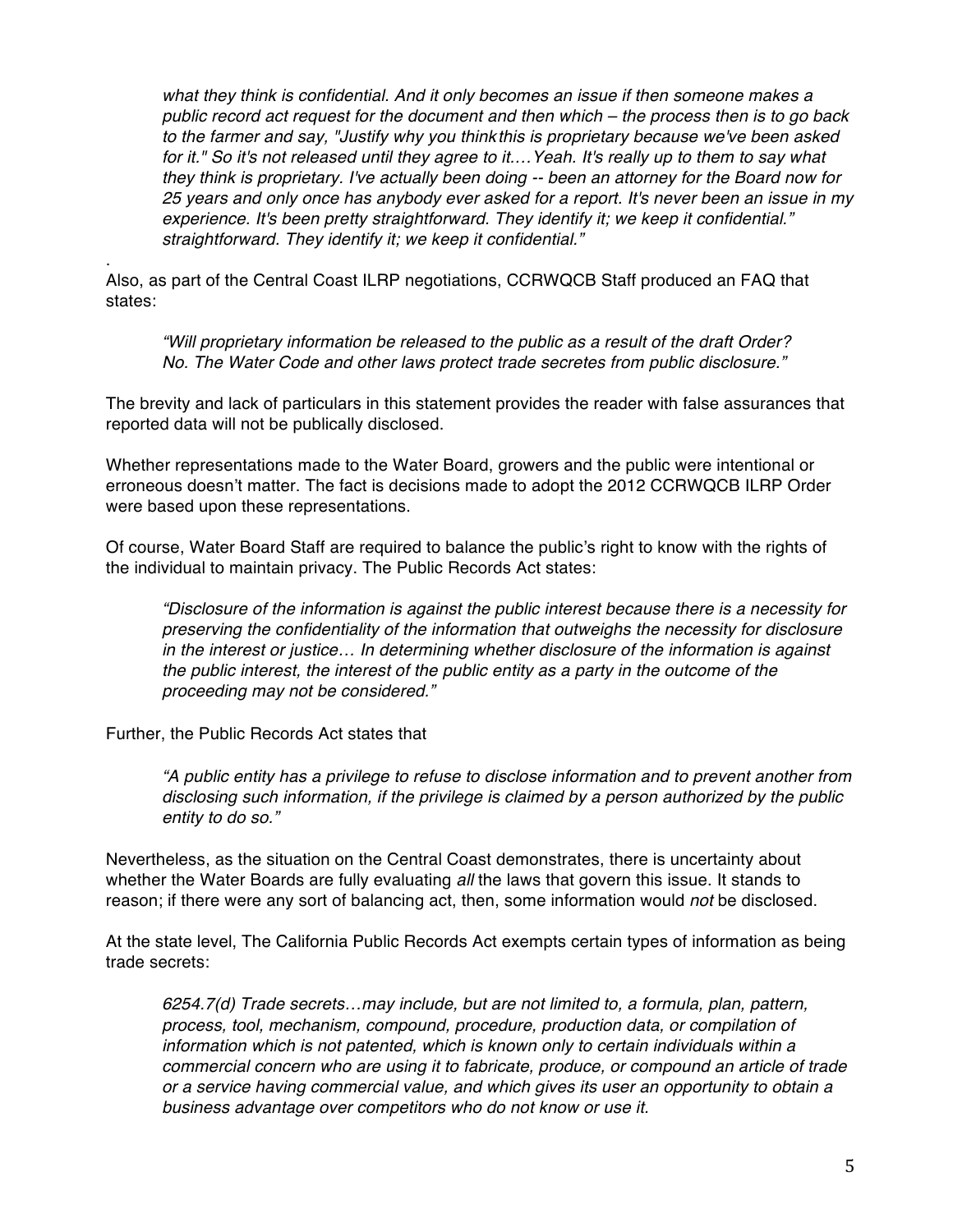*6254.15. Nothing in this chapter shall be construed to require the disclosure of records that are any of the following: corporate financial records, corporate proprietary information, including trade secrets…*

*6254.20. Nothing in this chapter shall be construed to require the disclosure of records that relate to electronically collected personal information, as defined by Section 11015.5, received, collected, or compiled by a state agency.*

*6254 (e)…market or crop reports, which are obtained in confidence from any person.*

Note: According to the Business Dictionary a *crop report* is "a report document that shows the amount of agricultural produce grown at a particular time". This would constitute any piece of information that could be used to calculate the amount of agricultural produce such as cropping patterns, crop rotations, crop yield, acreage and units of production, acres "disked in", culls, price per unit of production, or number of inputs per acre.

Trade Secrets protection is not limited solely to the Public Records Act (6276), which states:

"Records or information that are not required to be disclosed pursuant to subdivision (k) of Section 6254 includes exemptions created by other state laws."

Many other state and federal laws govern what may be disclosed by a public agency. Other laws provide examples of what has been traditionally considered trade secrets or confidential/ proprietary/private information. For example, the 1970 CFR Title 7, Chapter IX, Part 900, Subpart 90.407, discusses confidential information in Connection with Marketing Orders for Fruits, Vegetables, and Nuts Pursuant to the Agricultural marketing Agreement Act of 1937. Here, producer information is treated as confidential information. From a historical perspective, much of the data that have been determined to be subject to public disclosure by the Water Board, would be protected under other state and federal laws. In general, these data are considered essential to the very nature of farming operations, and thus, have been afforded respect. There appears to be inconsistency in how these data are treated by the Water Board.

Further, The Public Records Act states that public disclosure should not occur if:

*"Disclosure is forbidden by an act of the Congress of the United States or a Statute of this state."*

At the federal level, CFR, Title 18, Chapter 90, Protection of Trade Secrets, Code section 1839, defines the term "trade secret" as:

*"All forms and types of financial, business, scientific, technical, economic, or engineering information, including patterns, plans, compilations, program devices, formulas, designs, prototypes, methods, techniques, processes, procedures, programs, or codes, whether tangible or intangible, and whether or how stored, compiled, or memorialized physically, electronically, graphically, photographically, or in writing if a) the owner thereof has taken reasonable measures to keep such information secret; and b) the information derives independent economic value, actual or potential, from not being generally known to, and not being readily ascertainable through proper means by, the public;"* 

The 2016 Defend Trade Secrets Protection Act amends Title 18 above. The sections that would apply to inappropriate use of trade secrets in the ILRP states: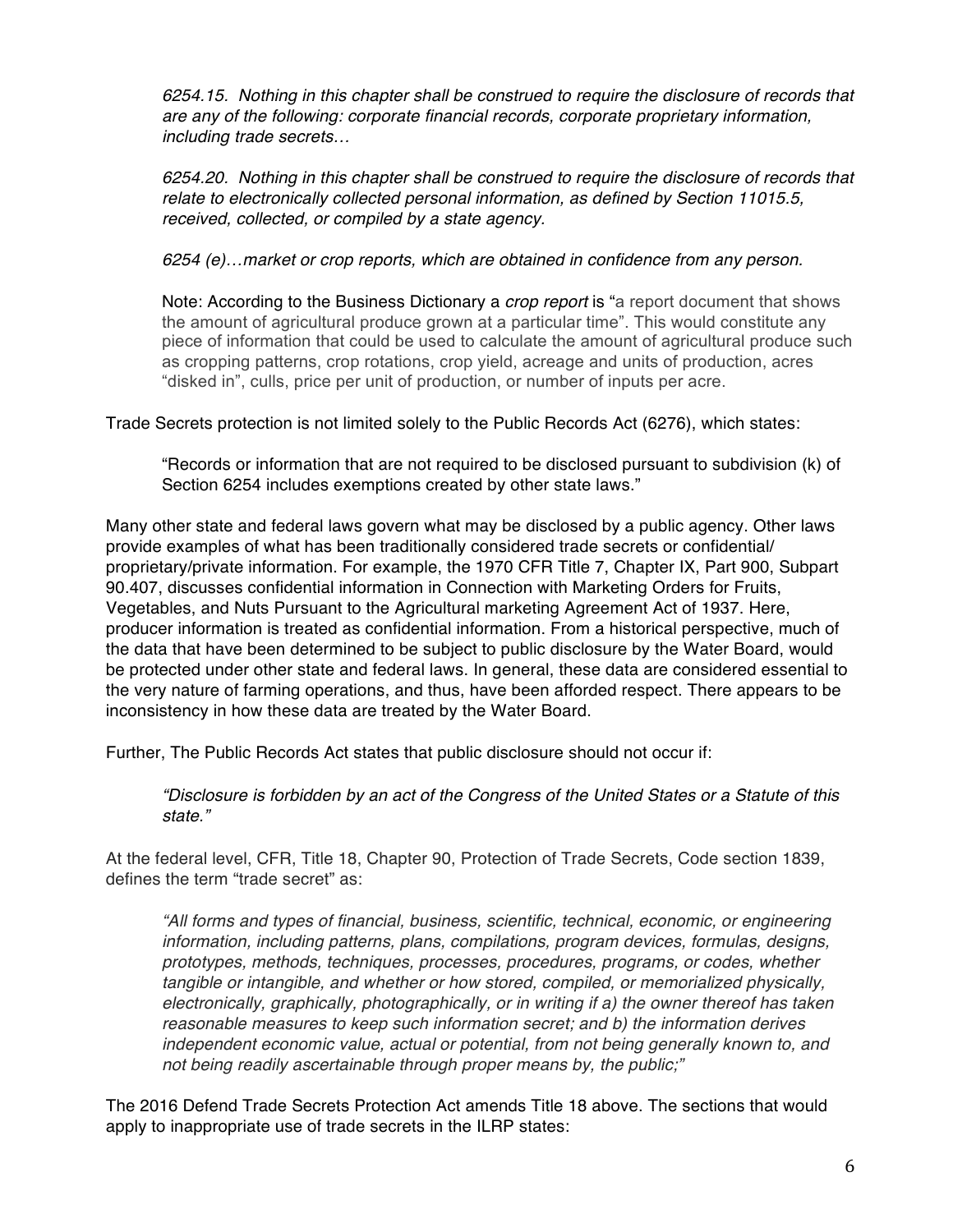*"An owner of a trade secret that is misappropriated may bring a civil action under this subsection if the trade secret is related to a product or service used in, or intended for use in, interstate or foreign commerce. As applies to this situation, application of the term 'misappropriation' would be:*

*"(B) Disclosure or use of a trade secret of another without express or implied consent by a person who—*

*"(ii) At the time of disclosure or use, knew or had reason to know that the knowledge of the trade secret was—*

> *"(II) Acquired under circumstances giving rise to a duty to maintain the secrecy of the trade secret or limit the use of the trade secret; or "(III) Derived from or through a person who owed a duty to the person seeking relief to maintain the secrecy of the trade secret or limit the use of the trade secret;"*

On the whole, SWRCB policies on privacy, public disclosure and data use and re-use are not very well developed. The current SWRCB policy on pubic disclosure states:

*In the State of California, laws exist to ensure that government is open and that the public has a right to access appropriate records and information possessed by state government. At the same time, there are exceptions to the publics right to access public records. These exceptions serve various needs including maintaining the privacy of individuals. Both state and federal laws provide exceptions.*

Without more detailed guidance, the regulated community and the public are to question which laws are being consulted concerning data privacy and/or public disclosures and whether there is subjective and uneven application of the law(s).

#### **Concerns regarding data sharing and (mis)use**

Of course, reporting the data is not the only grower concern; there is added concern about what will be done with the data once it is reported. Concerns are enumerated below.

**1. Concerns about possible violations of the Human Right to Privacy resulting from electronic reporting and propensity profiling associated with Big Data.** 

The UN Universal Declaration of Human Rights to Privacy, Article 12, states: *"No one shall be subjected to arbitrary interference with his privacy, family, home or correspondence, nor to attacks upon his honour and reputation."*

Key findings in a recent white paper "found that most, if not all countries' existing legal structures, provide an inadequate foundation for the conduct of systematic access, both from a human rights perspective and at a practical level. Among the questions to explore is "How can we give meaning to privacy in an era of systematic collection and trans-border surveillance?" If bulk collection is an inevitable reality of the digital age, how can we apply human rights principles, such as necessity and proportionality, to claims that it is necessary to collect all the data to serve certain compelling governmental needs? (Nojelm, 2013)

To add context, the Pew Foundation surveyed Americans to determine their attitudes about the pros and cons of Big Data. It was found that 93% of American adults say that being in control of who can get information about them is important (73% of which said is was VERY important) and 90% say that controlling what information is collected about them is important (65% think it is very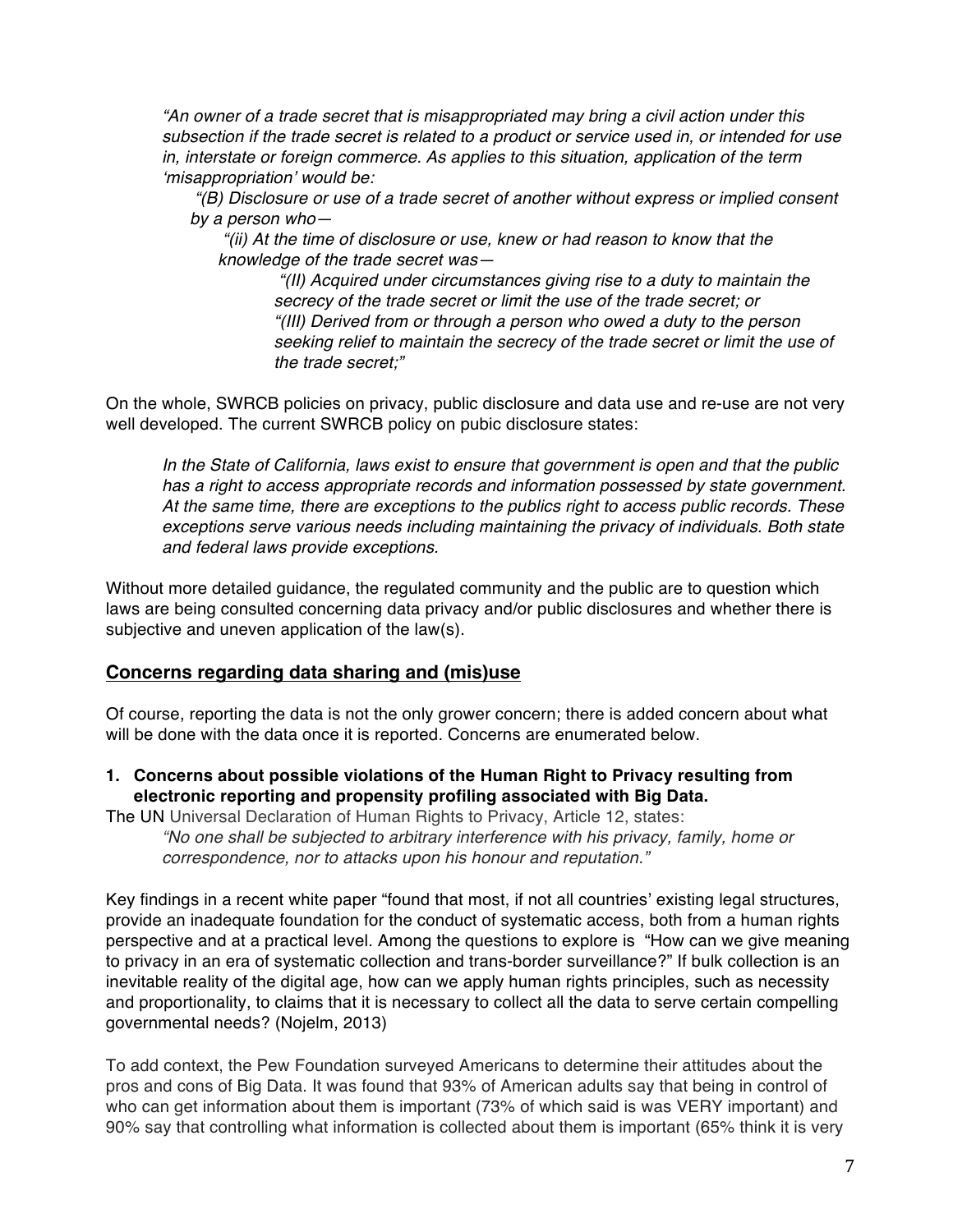important). Only 6% of adults surveyed were very confident that government agencies can keep their records private and secure, while another 25% say they are somewhat confident. There were also marked differences in the benefits perceived from the use of big data. Some felt is would lead to positive social change while others perceived that it would be used for nefarious purposes. (Pew 2012)

"The ability to preserve the privacy of citizens, and of companies, who have some involvement with governmental agencies, becomes increasingly difficult as the ability to manipulate and store information grows. Complicating the picture is the ability of systems like GIS to create entirely new data out of old information, which may then indirectly reveal information that is supposed to be private". (Lynch, 1994)

## **2. Concerns about data hacking.**

"As … government builds for the future, it must do so in a safe and secure, yet transparent and accountable manner. Architecting for openness and adopting new technologies have the potential to make devices and data vulnerable to malicious or accidental breaches of security and privacy. They also create challenges in providing adequate notice of a user's rights and options when providing personally identifiable information (PII)…Moving forward, we must strike a balance between the very real need to protect sensitive government and citizen assets given the realities of a rapidly changing technology landscape. To support information sharing and collaboration, we must build in security, privacy, and data protection throughout the entire technology life cycle."(Executive Office of the President)

### **3. Concerns about competitors stealing production information and loss of competitiveness.**

"Trade secrets on the farm or in the agricultural business may be formulas for fertilizer, planting patterns, spraying devices and methods of using them, breeding processes, and any other specialized information or knowledge that is valuable to its owner as a secret. Technical and business information can be a trade secret if it is kept a secret. Even information about systems and procedures that were tried but later abandoned because they were failures can constitute a trade secret…Trade secrets do not have to be written down, they do not have to be original, and they do not require registration in order to enforce them… Employees and contractors might take both confidential and trade secret information with them simply because they were party to its creation or used such information in course of their employment." (IceMIller, 2016)

## **4. Concerns about regulatory liability for reporting data without proper context.**

## **5. Concerns about regulatory action as a result of submitting imperfect data.**

## **6. Concerns that Water Boards "cherry pick" data to tell a story.**

## **7. Concerns about propagating "junk" data.**

"Individuals, at the moment, have no way to access, check, and correct discrepancies as they appear. Errors may be passed far beyond the site where they first occur and be almost impossible to correct. In a data mosaic, such an error might even be propagated further. Individuals with bad credit ratings might be thrown together into a related category, and the reason for being placed in this new category within a new database might then be obscured. The original error would then be compounded, and becomes even more difficult to correct. Who is responsible? Who should be? Questions like this are still open to debate." (Lynch, 1994)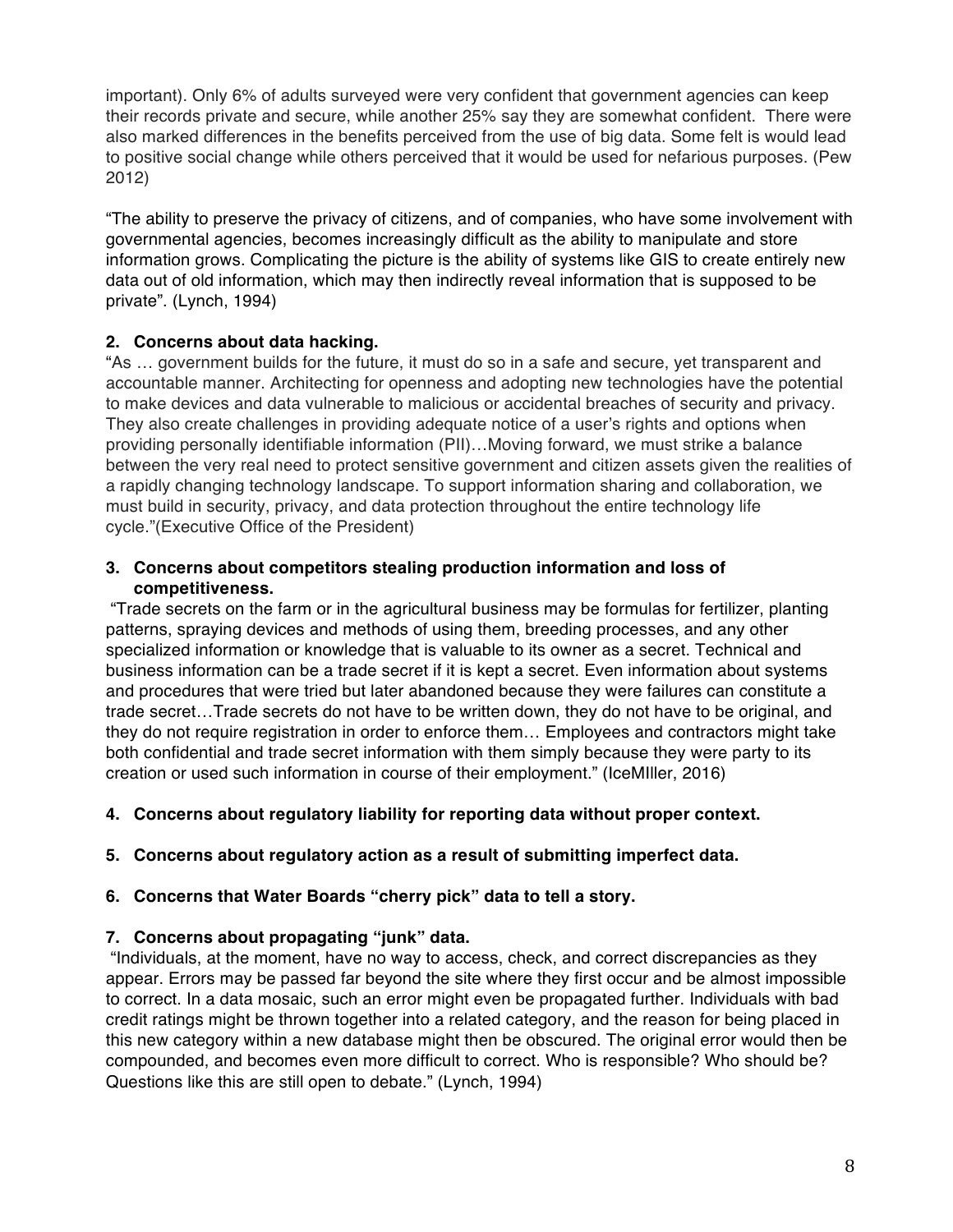Poor quality data can mislead. The entire process of data design, collection, analysis and dissemination needs to be demonstrably of high quality and integrity. (Un Secretary-General 2014)

### **8. Concerns about the risk of third-party nuisance lawsuits.**

#### **9. Concerns about media misuse of information to push a political agenda, or demonize and ruin reputations.**

The following four initiatives are examples of ways that data may be misused.

- 1. Artificially inflating exceedances or toxicity through selective use of data
- 2. Creating guilt by association
- 3. Intimidation and Harassment

4. Selective outrage to influence media reportage, legislation and/or policy and regulation (Wachob, 2014)

Additionally, growers fear "hacktivism", which means the use of online protest or smear campaigns for political ends. (Greenwald 2014)

#### **10. Concerns that government is transferring enforcement activities to activists' legal and media attacks so that due process is lost.**

Sophisticated techniques are being developed and used in lieu of "traditional law enforcement" against people suspected (but not charged or convicted) of ordinary crimes. (Greenwald 2014)

### **11. Concerns about the loss of information flow and impacts to private contractual agreements.**

### **12. Concerns about loss of marketing competitiveness and technical superiority in international trade.**

"As the global population continues to climb and climate change makes arable soil and water for irrigation ever more scarce, the world's next superpower will be determined not just by which country has the most military might but also, and more importantly, by its mastery of the technology required to produce large quantities of food." (Genoways, 2015)

## **13. Concerns about foreign espionage of intellectual capital.**

U.S. companies annually suffer billions of dollars in losses due to the theft of their trade secrets by employees, corporate competitors, and foreign governments. Stealing trade secrets has increasingly involved the use of digital technologies, thus making the theft relatively anonymous and difficult to detect. The Chinese and Russian governments have been particularly active and persistent perpetrators of economic espionage with respect to U.S. trade secrets and proprietary information. The tools, tactics, and methods used by such perpetrators vary widely but increasingly have involved the use of cyberspace and sophisticated technologies that "make it possible for malicious actors, whether they are corrupted insiders or foreign intelligence services (FIS), to quickly steal and transfer massive quantities of data while remaining anonymous and hard to detect" (Yeh, 2016).

A 2011 report prepared by the Office of the National Counterintelligence Executive, listed "agricultural technology" among the targets "likely to be of greatest interest" to spies from emerging powers. "Surging prices for food," the report stated, "may increase the value of and interest in collecting U.S. technologies related to crop production, such as genetic engineering, improved seeds, and fertilizer." Since that report, the Department of Justice has cracked down, successfully prosecuting foreign nationals for stealing secrets related to organic fertilizer production and an unidentified "new food product" The FBI expounded that "identifying and deterring those focused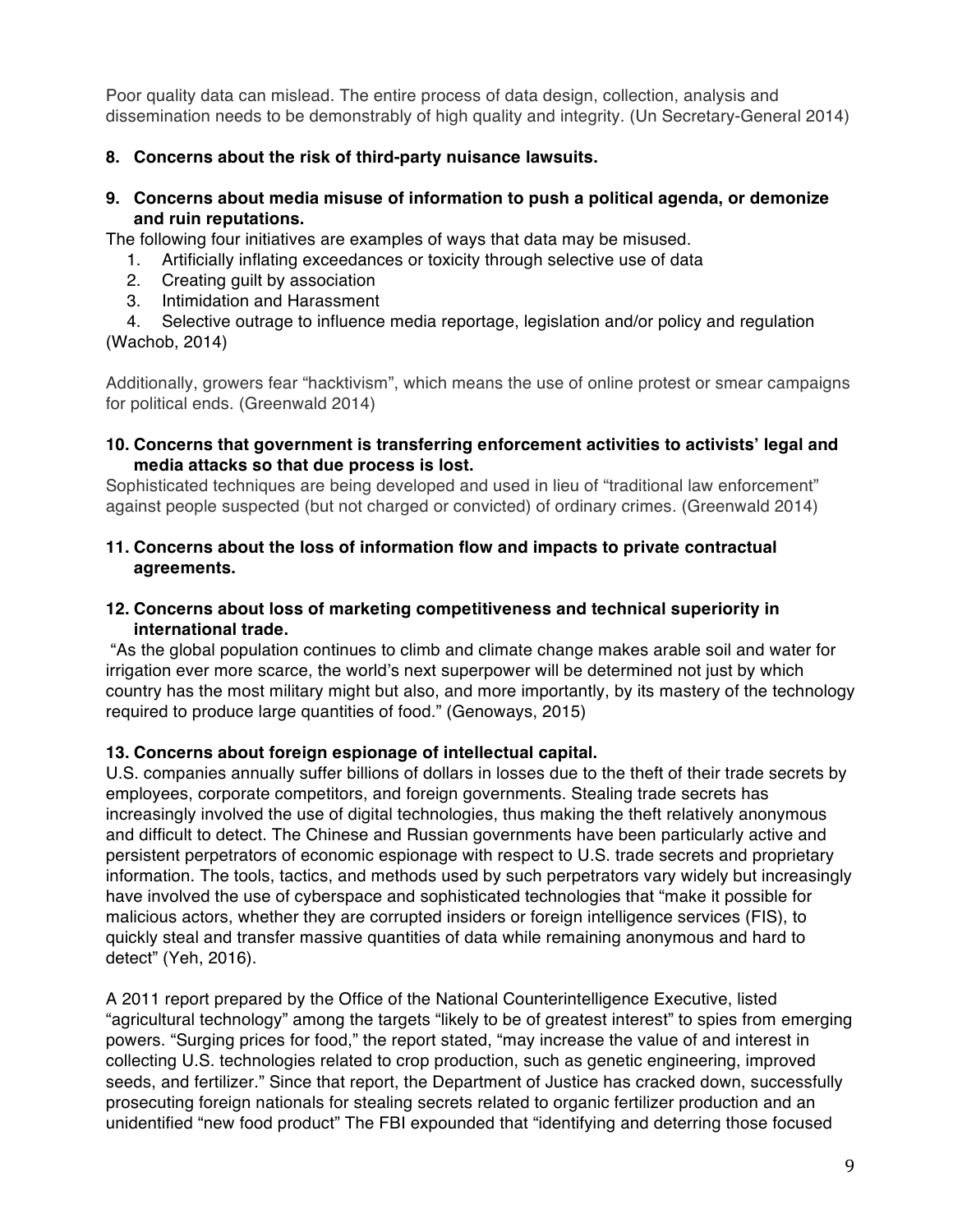on stealing trade secrets, propriety [sic] and confidential information, or national security information is the number two priority for the FBI, second only to terrorism." (Genoways, 2015)

#### **14. Concerns about food security and bio-terrorism.**

Department of Homeland Security's role in Food Defense and Critical Infrastructure Protection, Office of Inspector General, PIG-07-33, February, 2007. https//www.oig.dhs.gov/assets/Mgmt/OIG\_07-33\_Feb07.pdf

### **Economic Analysis**

The Draft Order fails to include an economic analysis of additional requirements, as required by Porter Cologne, Section 13141:

*"However, prior to implementation of any agricultural water quality control program, an estimate of the total cost of such program, together with an identification of potential sources of financing, shall be indicated in any regional water quality control plan." Please note: This paragraph from Porter Cologne was NOT part of the original 1969 adoption of Porter Cologne. It was added as a qualifier to this section sometime between 1969 and 2002.* 

#### SWRCB Staff asserts:

*"We resolved that question [of whether a cost analysis is required] in Order WQ-2013-010 by finding that section 13141 only applies to an agricultural water quality control program that is adopted within a water quality control plan, not through a permitting action, like the Eastern San Joaquin Agricultural General WDRs".* 

Quite frankly, to a layperson this argument resembles an excuse rather than a true legal reason. It is clear. The ILRP Waste Discharge Requirement (WDR) is a permit. However, permits, such as the ILRP WDR, provide the regulatory authority for Total Maximum Daily Load Programs, which ARE adopted into the Basin Plan as Water Quality Control Plans. The IRLP WDR clearly is an integral component of a Water Quality Control Plan and, hence, should conform to Porter-Cologne Section 13141.

Conversely, by State Water Board's own admission, the Irrigated Lands Regulatory Program is a program. Their Web-Site states in the "Programs" section:

*"To prevent agricultural discharges form impairing the waters that receive these discharges, the Irrigated Lands Regulatory Program (ILRP) regulates discharges from Irrigated Agricultural lands. This is done by issuing waste discharge requirements or conditional Waivers of WDRs (Orders) to growers."*

SWRCB Staff continues in the Draft Order:

*"Nevertheless, it is important for the regional water boards to consider costs when adopting irrigation lands regulatory programs. In this case, the Central Valley Water Board incorporated an analysis of costs in the information sheet. We also note that the Central Valley Water Board's Water Quality Control Plan for the Sacramento and San Joaquin River Basins includes an estimate of potential costs and sources of financing for the Central Valley Water Boar's long-term irrigated lands program at page IV. 38-IV. 39."*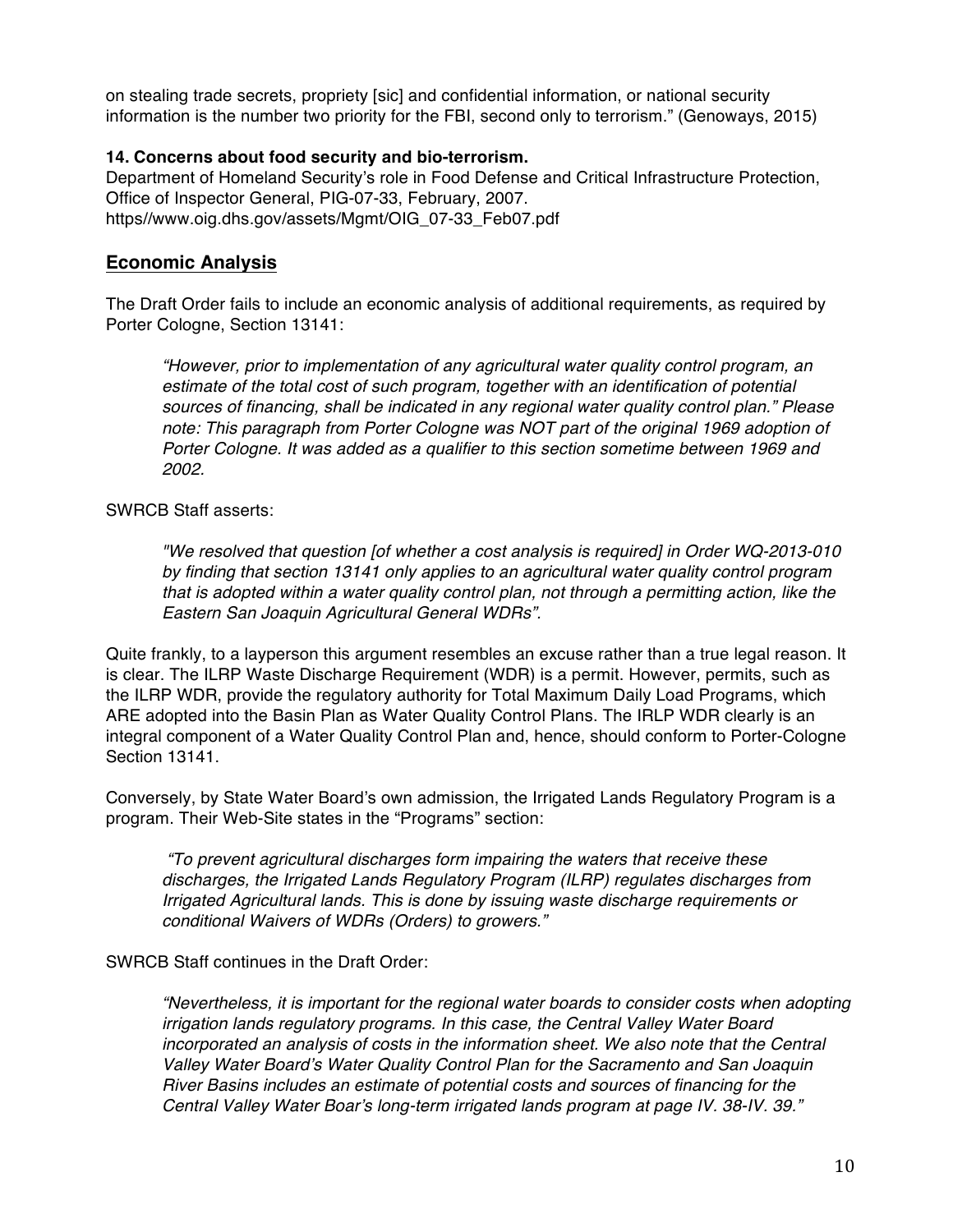However, the referenced document, Estimated Costs of Agricultural Water Quality Control Programs and Potential Sources of Financing, on page IV. 38-IV. 39, is woefully inadequate. It reads:

*"…The Long-Term [Irrigated Lands Regulatory] Program will be based, in whole or in part on six alternatives described in the* Irrigated Lands Regulatory Program in the Environmental Impact report (Final PEIR;ICF International 2011) certified by resolution r4- 201-0017. The cost estimate below is based upon and encompasses the full range of those alternatives.

*The cost estimate for the Long-Term Program accounts for program administration (e.g. Board oversight and third0party activities0, monitoring for groundwater and surface water quality, a and implementation of management practices throughout the Central Valley. The estimated cost for the annual capital and operation costs to comply with the Long-Term Program range from \$216 million to \$1,321 million (2007 dollars). This cost estimate is a cumulative total that includes costs from the Sacramento River and San Joaquin River Basins and the Tulare Lake Basin.* 

Since this document is not very informative, it is necessary to review the actual costs estimates in the Final PEIR. They are contained in The Non Regulatory Amendments to the Water Quality Control Plans for the Sacramento River and San Joaquin River Basins and the Tulare Lake Basin to Provide a Cost Estimate and Potential Sources of Funding for a Long-Term Irrigated Lands Program. Section 3.2 Estimated Total Costs. As explained above, costs were determined for different program alternatives. Unfortunately, upon reading the detailed cost estimates, none of the enumerated alternatives were similar to the regulatory scheme proposed in the Draft Order. Alternatives 3-5 assume that Region 5 Water Board Staff is working directly with growers, while alternatives 1 and 2 underestimate the amount of work being required by the growers and the Coalitions. Therefore, the referenced economic analysis fails to fully calculate the incremental costs of the Draft Order to individual growers, Coalitions, and the Region 5 Central Valley Regional Water Quality Control Board. It does not estimate the lost opportunity costs of growers for opting out of the Coalitions and/or Coalitions losing voluntary participation of Board members. It does not calculate the increased costs to growers for opting to enroll in individual WDRs. It does not calculate the agency costs of administering individual WDRs or trying to regulate and enforce on growers who simply ignore the WDR. It does not estimate the incremental risks from third party lawsuits.

It should be noted that the cost estimates SWRCB Staff are relying on are in 2007 dollars. Additionally, in the Central Valley Regional Board's own analysis of their Cost Estimates, they lament that information on management practice implementation is limited and much of the available data are 10 years old. That was in 2010. Today, the data are 16 years old.

According to the Region 5 Staff PEIR cost estimates, "the estimated cost of management practice implementation represents the largest cost, with the greatest uncertainty." The lack of a cost estimate in the Draft Order means that the SWRCB has failed to capture incremental compliance costs, which are over and above costs in the currently adopted East San Joaquin Water Coalition WDR. These incremental costs are:

- Increased individual nutrient sampling and analysis, and/or data collection, collation, tracking, planning, reporting and analysis.
- Increased individual grower irrigation sampling and data collection, collation, tracking, planning, and reporting.
- Individual groundwater monitoring and reporting.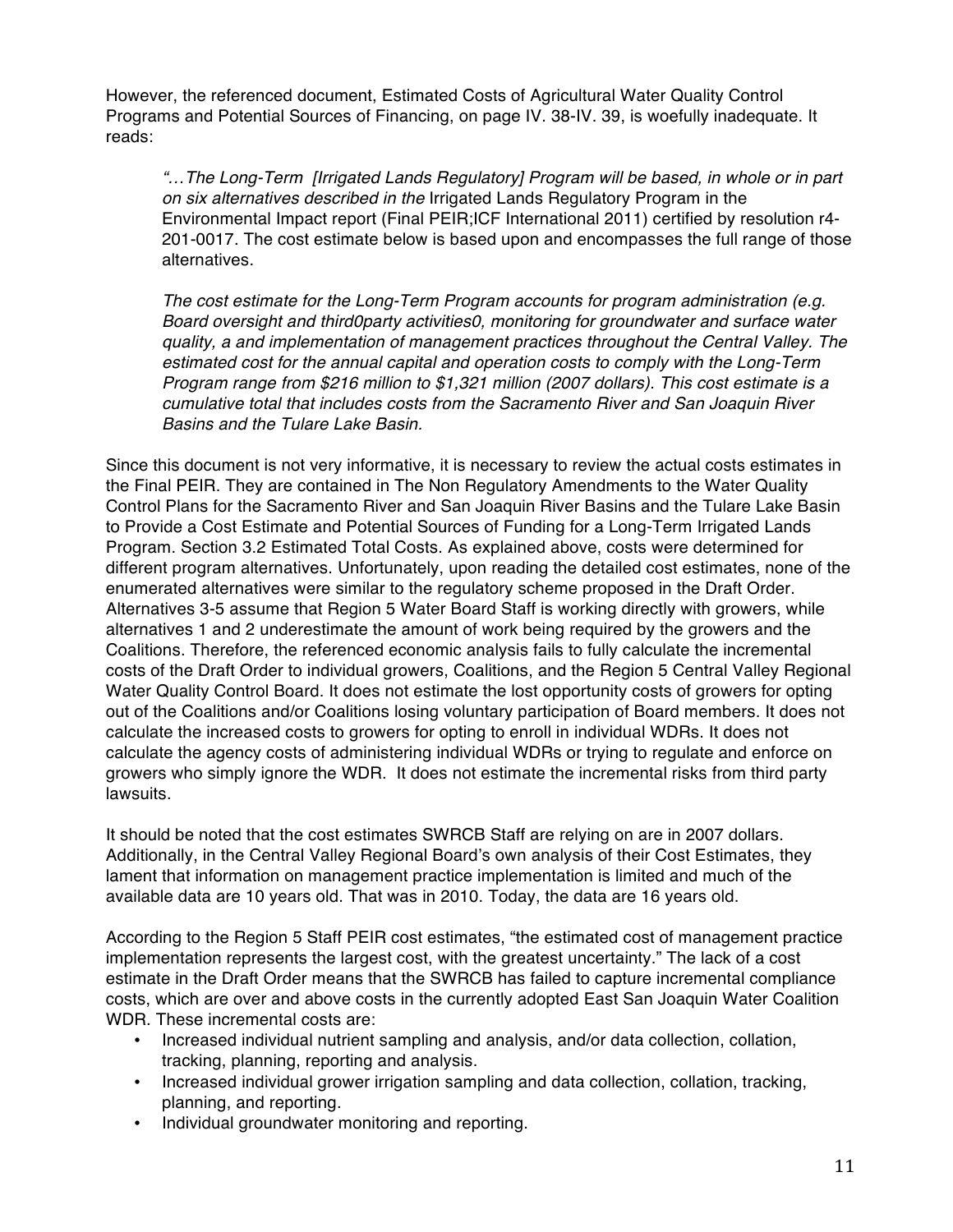- Individual drinking water well monitoring, notice, verification, and posting requirements.
- Individual management practice effectiveness assessments.
- Increased Third-Party Coalition data collection, collation tracking, planning, reporting, analysis, training, and followup costs. In Staff's own words "This order sets out a number of new metrics and approaches to measuring and reporting on management practices, particularly with regard to nitrogen application and also requires revisions to both the surface water and groundwater monitoring provision on f the General WDRs….
- Research to determine appropriate nitrogen application metrics,
- Correlation of practices with the data received through monitoring and the reporting of the nitrogen application data.
- Increased Water Board Staff's data collection, collation, tracking, and analysis, as well as data feedback to the Coalitions.
- Increased Water Board Staff's administrative oversight of Coalition data management and grower interactions
- Increased Water Board Staff's enforcement activities to ensure compliance with this complicated program.

Failure to produce a cost estimate for the WDR and the attempt to make a direct comparison of the Draft Order with the 2011 Region 5 PEIR Economic Analysis does not pass the straight-face test.

Finally, CWC Section 13260 (B) states:

*The total mount of annual fees collected pursuant to this section shall equal that amount necessary to recover costs incurred in connection with the issuance, administration, reviewing, monitoring, and enforcement of waste discharge requirements and waivers of waste discharge requirements.* 

Since the Draft Order provides an insufficient evaluation of increased agency requirements, it will be impossible to calculate fees needed to comply with CWC Section 13260.

Elected officials, State Water Board members, the regulated community, and the public deserve the right to know how much this complicated, long-term, and overwhelming program is going to cost in terms of impacts to businesses, potential alterations to community tax structures, and increasing State fees. The State Water Board Members should remand the Draft Order for revision.

#### **Ambiguity, Uncertainty and the Inability to Ascertain Risk Creates Unnecessary Liability**

There is uncertainty whether the proposed Ag Waiver will realize any of the on-the-ground water quality protection it publicizes. On May 4, 2016, there was testimony that the Draft Order appears to be a paper chase.

Words that create ambiguity and uncertainty, such as: sufficient, meaningful, reasonable, and appropriate, are sprinkled throughout the Draft Order. Such words allow for a great degree of subjectivity on the part of the Water Board Staff and broad interpretation of noncompliance by various interests. Sometimes these words reduce the regulatory burden: most often, they do not.

Unfortunately, the over reaching nature of the Draft Order makes it very difficult to assess unintended ramifications or to envision unforeseen consequences. Ambiguity, uncertainty, and the inability to determine consequences are an anathema for businesses as they are unable to determine their risks and liabilities. Currently, growers cannot assess costs or risks associated with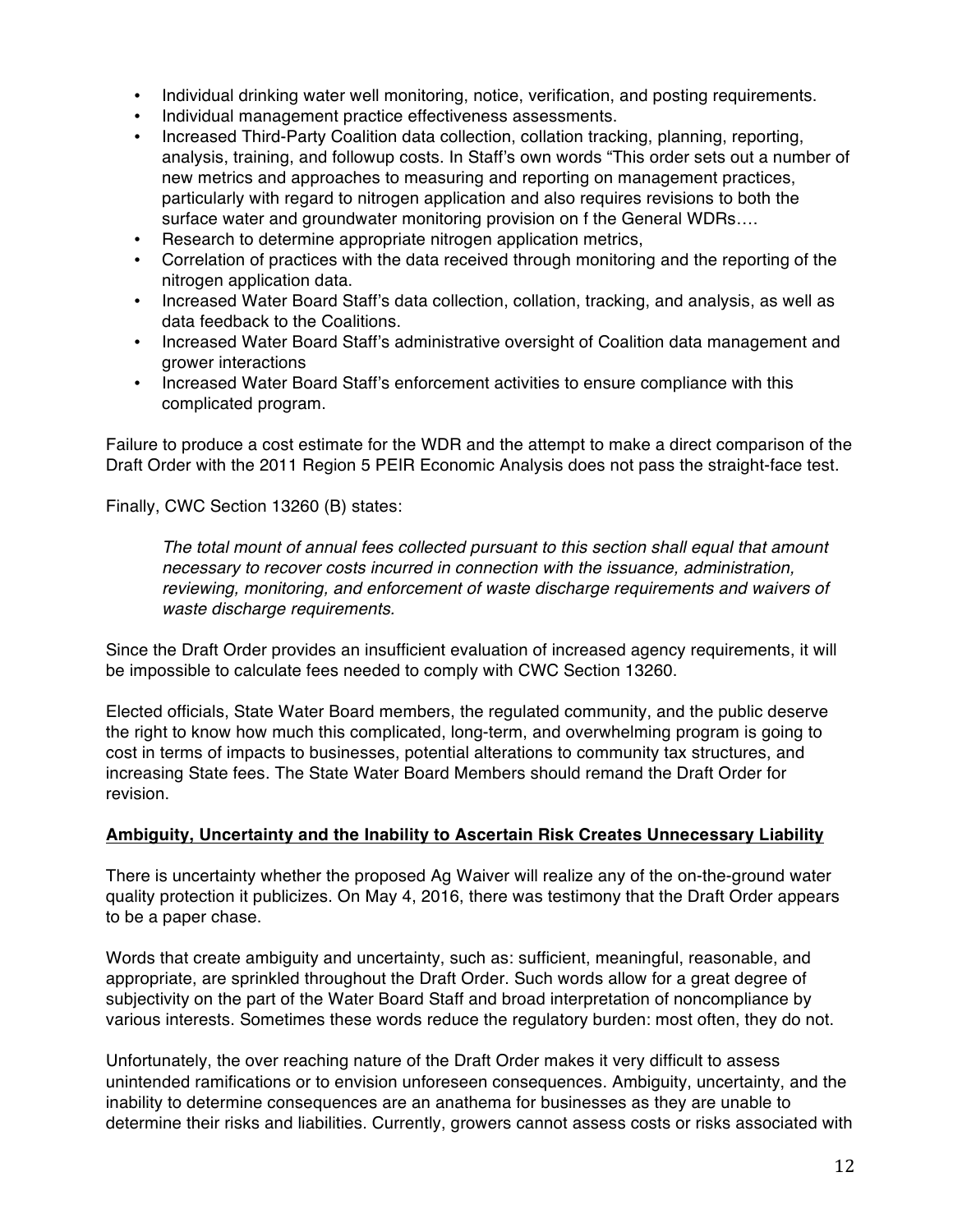compliance/non-compliance or the mid- to long-term possibilities of third party litigation. Presently, growers and their service providers cannot determine how the Draft Order will affect grower solvency, financing, insurance, or legal considerations or data management liabilities. Service providers cannot determine how their business relationships may be impacted with their grower clients or what their future liabilities will be when today's services are second-guessed as better solutions are developed in the future. The nature of liability may result in grower and service provider attrition. It may prevent growers from seeking innovations and solutions.

## **Reliance on the Ag Expert Panel**

KMI attended all but one of the Nitrate Expert Panel meetings. The Expert Panel should be commended on their diligence and thoughtfulness of the questions placed before them. Unfortunately, the use of the Ag Expert Panel's recommendations in the Draft Order fails to take into account the Panel's thorough discussion of improvement lag times, current grower (in)capability, and the industry's current technical (in)capacity. As a result, unless the Draft Order is amended to reflect these challenges and limitations, there will be short-term chaos and exploitation.

## **Recommendations and Conclusions:**

When dictating the use of Coalitions, please consider the lack of trust that has evolved over the past eight years on the Central Coast. Continual collaborative failures between CCRWQCB and the Agricultural community will be very difficult to overcome. Please build more flexibility into the program in respect to Coalitions and do not assume that the state can mandate trust.

The issue of what is reasonable is sprinkled throughout the Draft Order. However, considering the complicated and overwhelming nature of what is required, there does not appear to be a reasonable connection between the burden imposed on the agricultural community and the environmental benefits derived from the Draft Order.

The Water Boards must strike a balance between many opposing tensions. SWRCB writes:

"…On one-hand, [the Water Boards] require sufficient data collection and reporting to allow for meaningful feedback on the program, but, on the other hand, avoids extensive data requirements that demand excessive and unwarranted time and costs to produce and analyze on the side of the Members, the third-party and water board staff. In striking that balance, the Board also takes into consideration Member concerns with disclosure of trade secrets and proprietary business information."

As testified on May 4, 2016, the data measurement, collection, tracking, reporting and analytical requirements of the Draft Order are too extensive and too expensive.

The Bottom line is that the proposed Draft Order fails to do what it *should* do.

The Draft Order should articulate more specific processes for protecting reported trade secrets and confidential/proprietary/business data from public disclosure; but, as current assurances seem disingenuous.

The Draft should create a long-term program that builds on itself and exacts the lowest burden possible on the regulated community while slowly and steadily improving water quality. Instead, it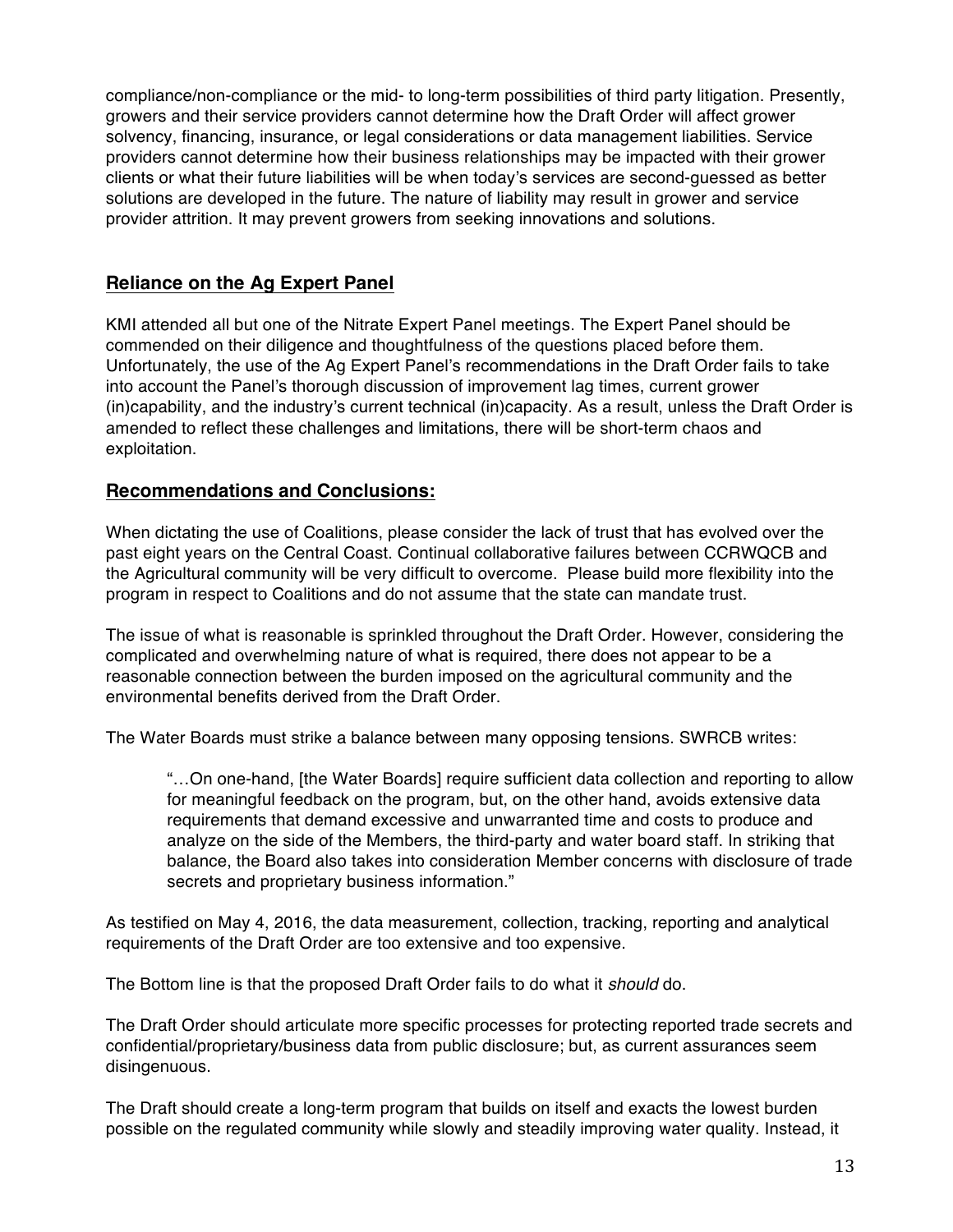over-reaches in an effort to create an instant measure of whether the WDR is effective.

Please consider the following recommendations for improvement:

- The Proposed Order claims since it isn't *required* to do an economic analysis; it will not. References to an existing cost estimate are inadequate. SWRCB should inform elected officials, the regulated community, and the public of the price tag associated with this program and adoption of the Order should not proceed until a credible effort has been made to produce an economic analysis. **Deliverable: Do a cost estimate of the proposed requirements in the Draft Order.**
- Create a robust 21<sup>st</sup> Century discussion about how to ensure data accuracy and quality. **Deliverable: Create an independent, third party Data Quality Accuracy Advisory Panel consisting of agency, IT and agricultural representatives**.
- Create a robust, 21<sup>st</sup> Century dialog about how to balance a basic Human Right to Privacy with the 21<sup>st</sup> Century's Public Right to Know. Deliverable:
	- o **Create a Human Right to Privacy Bill of Rights.**
	- o **Develop more transparent and specific policies with well-articulated criteria about data use management, privacy protection, and public disclosure.**
	- o **Work with the Governor's office and the legislature to objectively determine what is a "public record" in today's cyber-environment.**
	- o **Provide training to growers about steps that are needed to protect trade secrets.**
- In a recent court case, a judge issued a protective order that required restricted access to data as well as a "special master" (subject matter expert) to monitor the information to prevent its misuse (McCambridge, 2016). **Deliverable: Require each Water Board to create an independent, third-party "Special Data Master" that establishes clear norms and legal frameworks to guide data protection, use, and re-use of information delivered through a myriad of on-line digital and GIS sources.**
- Implement a phased approach in the Draft Order to build a more accurate and streamlined system. **Deliverables:** 
	- o **Phase 1. Work with Agronomists to train growers on** *HOW* **to take proper soil nitrate and water nitrate concentration samples.**
	- o **Phase 1. Work with IT consultants to set up links between subsets of the Farm Water Evaluation Plan Template and compliance forms to ensure consistency between documents and accuracy of information.**
	- o **Phase 1. Do an in-depth grower technical and administrative needs assessment across the state, across commodities and across technical service providing organizations. Address gaps through phases and streamlining in the Draft Order where there are technical assistance gaps.**
	- o **Phase 2. Work with the IT industry and academia to create a streamlined data collection system for growers to implement on the farm.**
	- o **Phase 3. Work with the IT industry to report total Nitrogen Applied data in a manner that blinds data from which financial information can be back calculated by the public.**
	- o **Phase 4. Work with federal and state agencies, academia, and agronomists to develop accurate, appropriately scaled and meaningful groundwater and surface water models for nitrates.**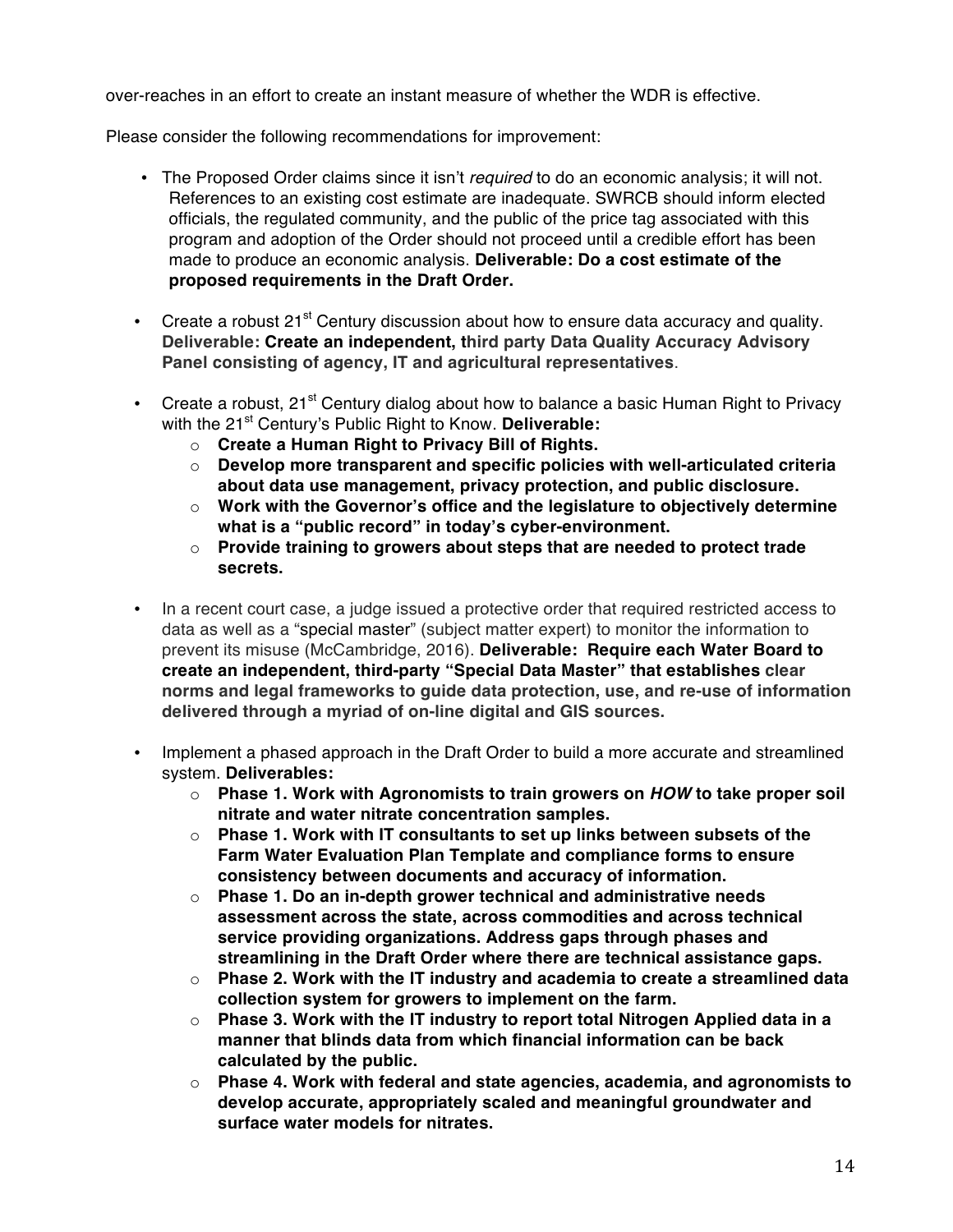- o **Phase 5. Work with federal and state agencies, academia, and agronomists to develop accurate, appropriately scaled and meaningful groundwater and surface water models for other constituents of concern.**
- Since SWRCB has, in practice, previously required ALL reported compliance information to be subject to public disclosure, then, this establishes a strong rationale for Government to focus on how to best manage and utilize aggregated information. Otherwise, the human right to privacy is jeopardized. **Deliverable: Eliminate individual grower reporting of field-specific data from which financial information may be back-calculated or from which Propensity Profiling may be done in combination with other data sources.**

Thank you for your consideration of these comments. KMI respectfully requests that the State Water Board consider these comments to recommended expressed concerns and recommended changes.

Most Sincerely,

Kay Mercer President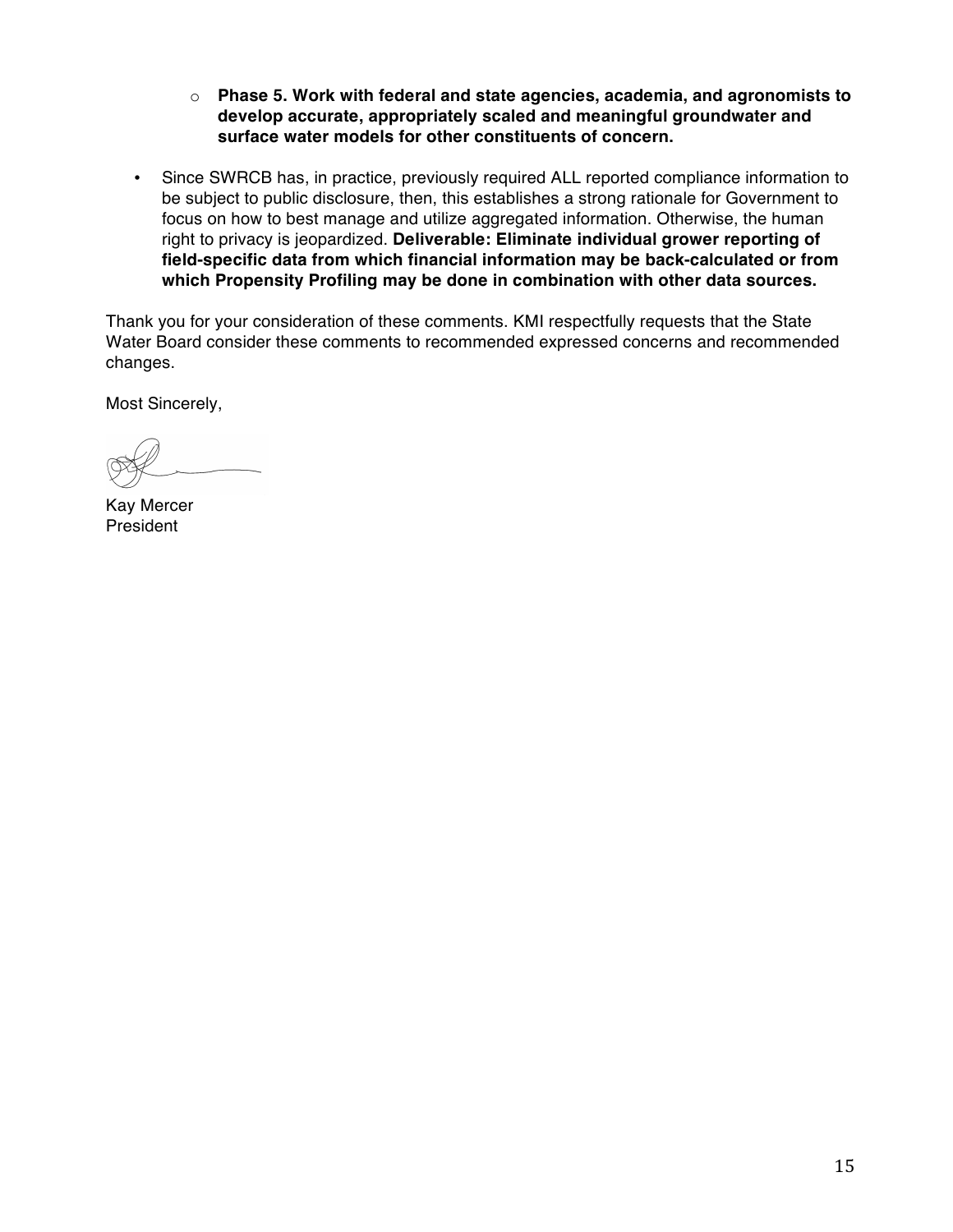# **References**

Anderson, Janna, and Rainie, Lee. The Future of Big Data. Pew Research Center, Internet, Science and Tech. July 20. 2012.

Executive Office of National Counterintelligence. Foreign Spies Stealing US Economic Secrets in Cyberspace*. October 2011. Available at: Http://www.ncix.gov/publications/reports/fecie\_all/Foreign\_Economic\_Collection\_2011.pdf*

Executive Office of the President of the United States. Digital Government, Building a 21<sup>st</sup> Century Platform to Better Serve the American People.

Genoways, Ted. Corn Wars, New Republic,. August 16, 2015.

Gorman, Siobhan, and Favole, Jared A. U.S. Ups Ante for Spying on Firms. Wall St. Journal. February 21, 2013.

Greenwald, Glenn. The Intercept. How Covert Agents Infiltrate the Internet to Manipulate, Deceive, and Destroy Reputations. CGHQ. February 2014.

Ice Miller. Overcoming Business Challenges in a State of Innovation. 2016. IceMiller.com

Jones, Clain, et al, Management to Minimize Nitrogen Fertilizer Volatilization. Montana State University. EB0209. February 2013.

Lauffer, Mike. California Water Policy Seminar Series: A Regulator Perspective on Balancing Environmental and Economic Interests. May 20, 2014. Available at Mavensnotebook.com

Lynch, Margaret. Ethical Issues in Electronic Information Systems. The Geographers' Craft Project, Department of Geography, University of Texas at Austin. 1994.

McCambridge, Ruth. CA Court Grants Small Nonprofit Access to Data on 10M Students. NonProfit Quarterly. February 17, 2016. Available at https://nonprofitquarterly.org/2016/02/17/ca-courtgrants-small-parent-advocacy-nonprofit-access-to-data-on-10m-students/

Nojelm, Greg and Ronald Lee. ??? School of Law, Center for Democracy & Technology, November 13, 2013, (Funded by the Privacy Projects.)

Office of Inspector General. Department of Homeland Security's Role in Food Defense and Critical Infrastructure Protection. PIG-07-33. February, 2007. Available at https//www.oig.dhs.gov/assets/Mgmt/OIG\_07-33\_Feb07.pdf

UN Secretary-General's Independent Expert Advisory Group on a Data Revolution Group. A World that Counts: Mobilising the Data Revolution for Sustainable Development. November 2014.

Wachob, Luck. Ideas influenced by Misusing Disclosure: How a Policy Intended to Increase Voter